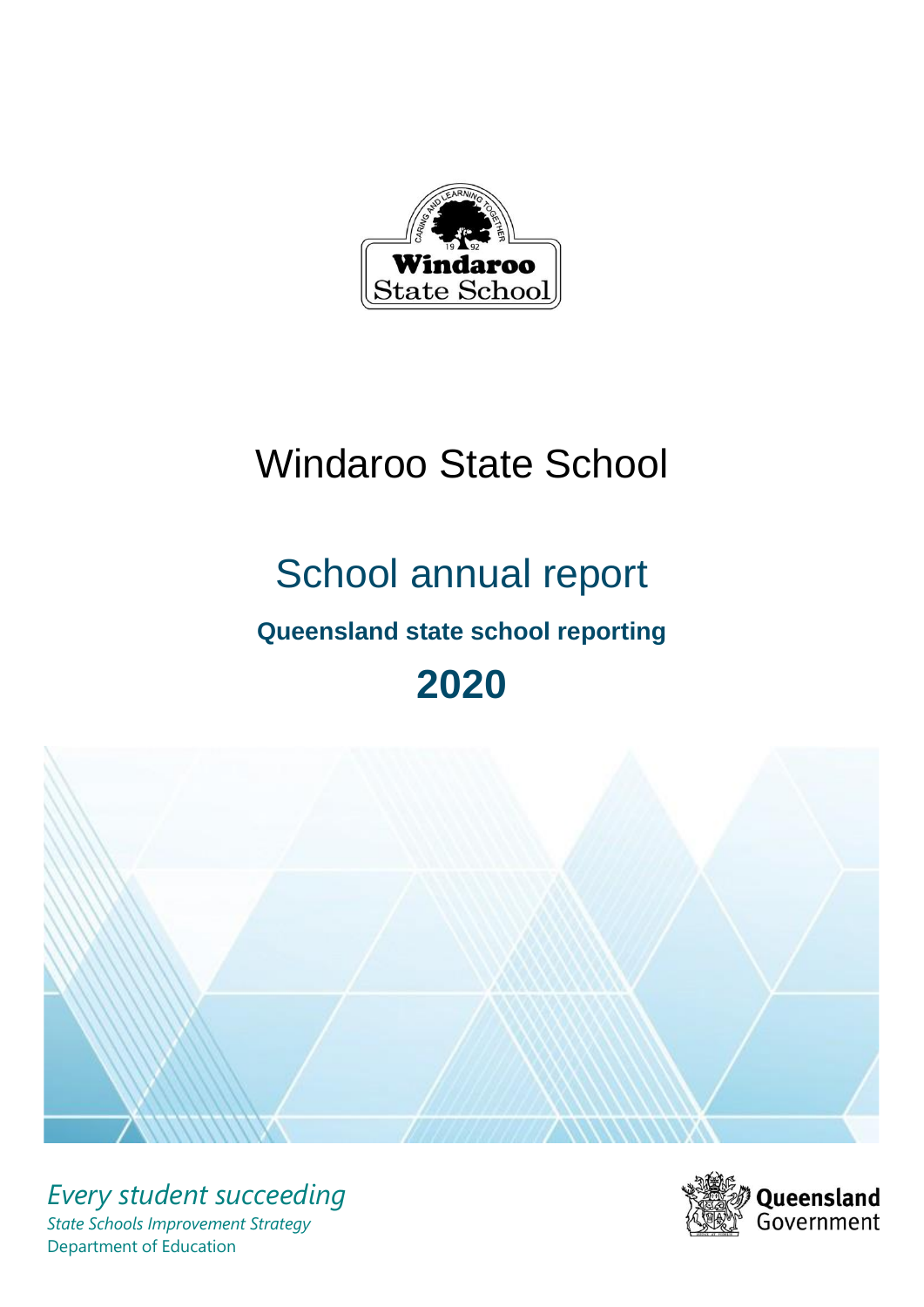**OFFICIAL – Public** Published as information source only. Public information used to create this report may not appear in this format in the public domain Please refer to disclaimer information.

#### **Contact details**

| <b>Postal Address</b> | 300 Mount Warren Boulevard Mount Warren<br>Park 4207 |
|-----------------------|------------------------------------------------------|
| <b>Phone</b>          | $(07)$ 3382 4333                                     |
| Fax                   |                                                      |
| Email                 | principal@windarooss.eq.edu.au                       |
| Website               | https://windarooss.eq.edu.au                         |

#### **Disclaimer**

The materials presented in this report are distributed by the Department of Education (the department) as an information source only.

The information and data in this report is subject to change without notice.<br>The department makes no statements, representations, or warranties about the accuracy or completeness of, and you should not rely on, any informa report.

The department disclaim all responsibility and all liability (including without limitation, liability in negligence) for all expenses, losses, damages and costs you might incur as a<br>result of the information in this report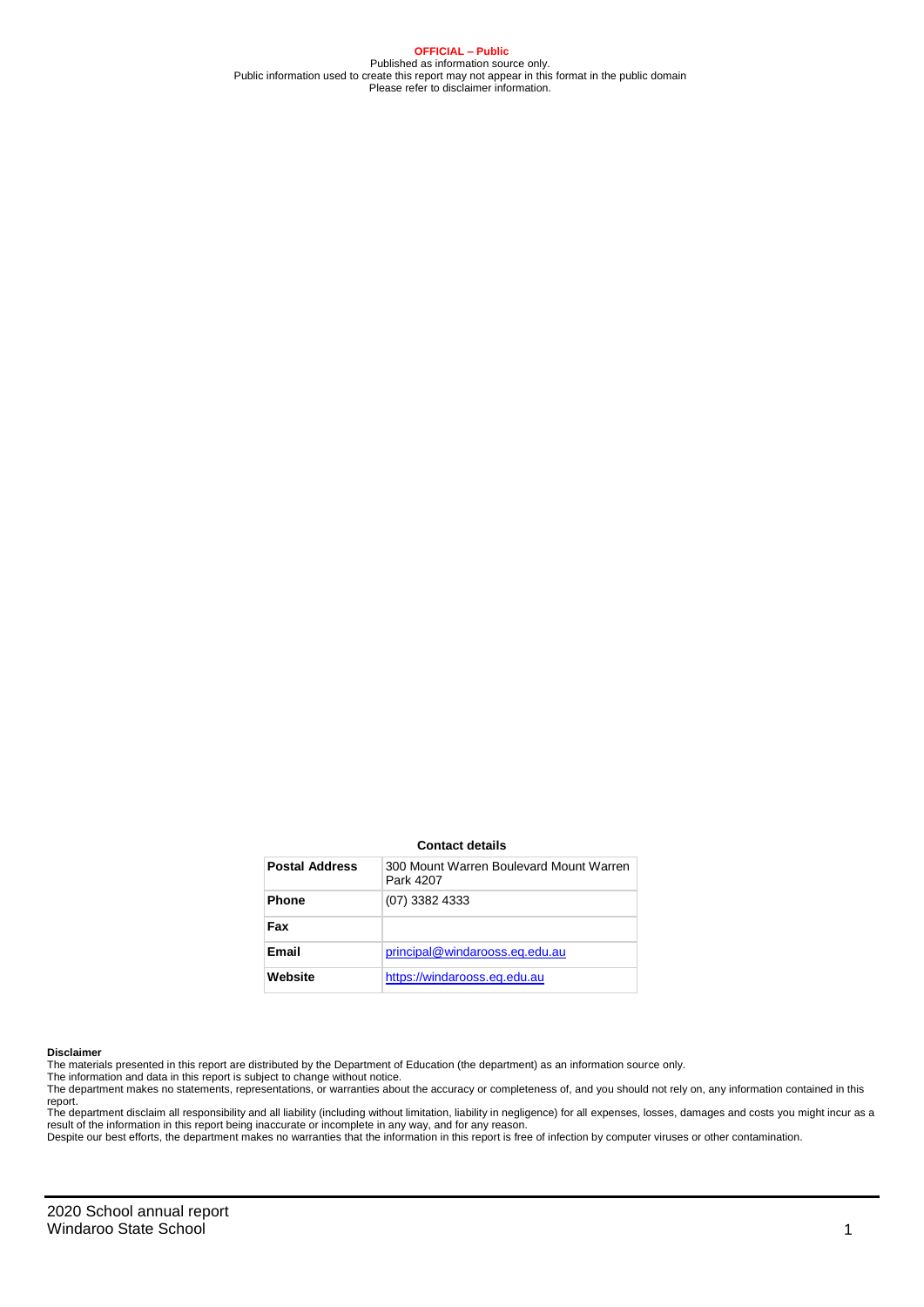| School context                     |                                                                                                                                                                                         |
|------------------------------------|-----------------------------------------------------------------------------------------------------------------------------------------------------------------------------------------|
| <b>Coeducational or single sex</b> | Coeducational                                                                                                                                                                           |
| <b>Independent Public School</b>   | Yes                                                                                                                                                                                     |
| Year levels offered in 2020        | Prep Year - Year 6                                                                                                                                                                      |
| <b>Webpages</b>                    | Additional information about Queensland state schools is located on the:<br>My School website<br>Queensland Government data website<br>Queensland Government schools directory website. |

# **Characteristics of the student body**

### **Student enrolments**

#### **Table 1: Student enrolments by year level**

|                   |      | <b>February</b> |      |      | <b>August</b> |      |
|-------------------|------|-----------------|------|------|---------------|------|
| Year Level        | 2018 | 2019            | 2020 | 2018 | 2019          | 2020 |
| <b>Prep Year</b>  | 147  | 143             | 122  | 146  | 147           | 121  |
| Year 1            | 137  | 157             | 148  | 140  | 157           | 149  |
| Year <sub>2</sub> | 132  | 137             | 156  | 133  | 139           | 153  |
| Year <sub>3</sub> | 131  | 139             | 139  | 132  | 137           | 137  |
| Year 4            | 143  | 127             | 136  | 142  | 121           | 137  |
| Year 5            | 144  | 143             | 123  | 150  | 142           | 124  |
| Year <sub>6</sub> | 131  | 153             | 141  | 127  | 156           | 141  |
| <b>Total</b>      | 965  | 999             | 965  | 970  | 999           | 962  |

Notes

1. Student counts include headcount of all full- and part-time students at the school.

## **Average class sizes**

#### **Table 2: Average class size information for each phase of schooling**

| <b>Year Levels</b> | 2018 | 2019 | 2020 |
|--------------------|------|------|------|
| Prep – Year 3      | 23   | 24   | 23   |
| Year 4 – Year 6    | 25   | 26   | 25   |

Notes

1. Classes are measured against the target of 25 students per teacher in Prep to Year 3 and Years 11 to 12, and target of 28 students per teacher in Years 4 to 10. Where composite classes exist across cohorts (e.g. Year 3/4) the class size targets would be the lower cohort target.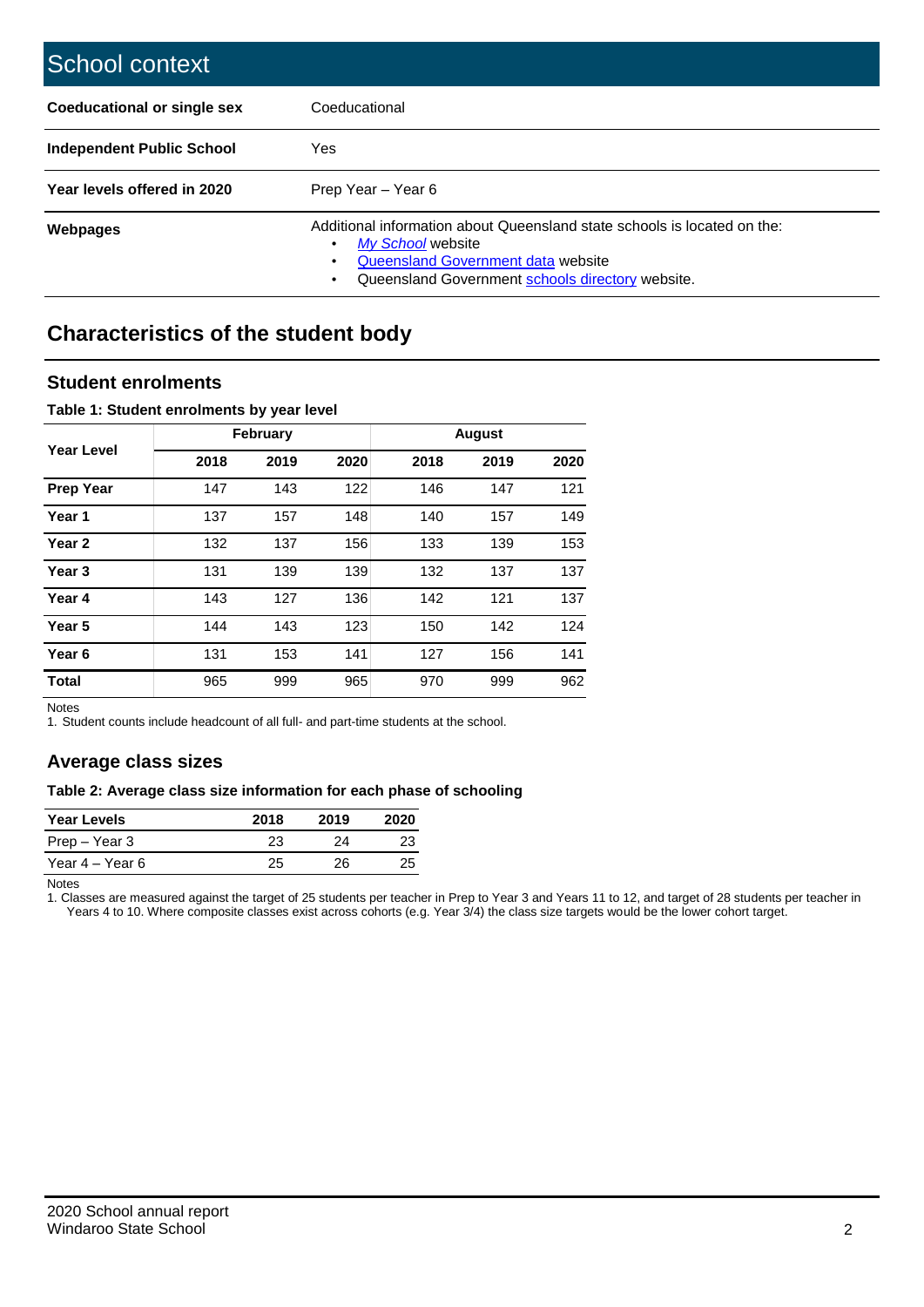## **Parent, student and staff satisfaction**

Tables 3–5 show selected items from the Parent/Caregiver, Student and Staff School Opinion Surveys. In response to the COVID-19 pandemic, the annual school opinion surveys of students, teachers and staff were not administered in 2020.

For state level information go to the *[School Opinion Survey](https://qed.qld.gov.au/publications/reports/statistics/schooling/schools/schoolopinionsurvey)* [webpage.](https://qed.qld.gov.au/publications/reports/statistics/schooling/schools/schoolopinionsurvey)

#### **Table 3: Parent/Caregiver Survey**

| Percentage of parents/caregivers who agree <sup>1</sup> that:                                               | 2018   | 2019   | 2020 |
|-------------------------------------------------------------------------------------------------------------|--------|--------|------|
| My child is getting a good education at this school.                                                        | 100.0% | 95.3%  |      |
| This is a good school.                                                                                      | 99.1%  | 96.5%  |      |
| My child likes being at this school. <sup>2</sup>                                                           | 97.3%  | 97.6%  |      |
| My child feels safe at this school. <sup>2</sup>                                                            | 98.2%  | 95.3%  |      |
| My child's learning needs are being met at this school. <sup>2</sup>                                        | 94.5%  | 92.9%  |      |
| My child is making good progress at this school. <sup>2</sup>                                               | 94.5%  | 92.9%  |      |
| Teachers at this school expect my child to do his or her best. <sup>2</sup>                                 | 98.1%  | 97.6%  |      |
| Teachers at this school provide my child with useful feedback about his or her school<br>work. <sup>2</sup> | 93.2%  | 84.7%  |      |
| Teachers at this school motivate my child to learn. <sup>2</sup>                                            | 94.4%  | 92.9%  |      |
| Teachers at this school treat students fairly. <sup>2</sup>                                                 | 95.2%  | 92.9%  |      |
| I can talk to my child's teachers about my concerns. <sup>2</sup>                                           | 96.3%  | 92.9%  |      |
| This school works with me to support my child's learning. <sup>2</sup>                                      | 91.7%  | 90.5%  |      |
| This school takes parents' opinions seriously. <sup>2</sup>                                                 | 90.7%  | 88.8%  |      |
| Student behaviour is well managed at this school. <sup>2</sup>                                              | 93.6%  | 85.0%  |      |
| This school looks for ways to improve. <sup>2</sup>                                                         | 96.2%  | 95.2%  |      |
| This school is well maintained. <sup>2</sup>                                                                | 100.0% | 100.0% |      |

Notes

1. *Agree* represents the percentage of respondents who Somewhat Agree, Agree or Strongly Agree with the statement.

2. Nationally agreed parents/caregiver items.

3. DW = Data withheld to ensure confidentiality.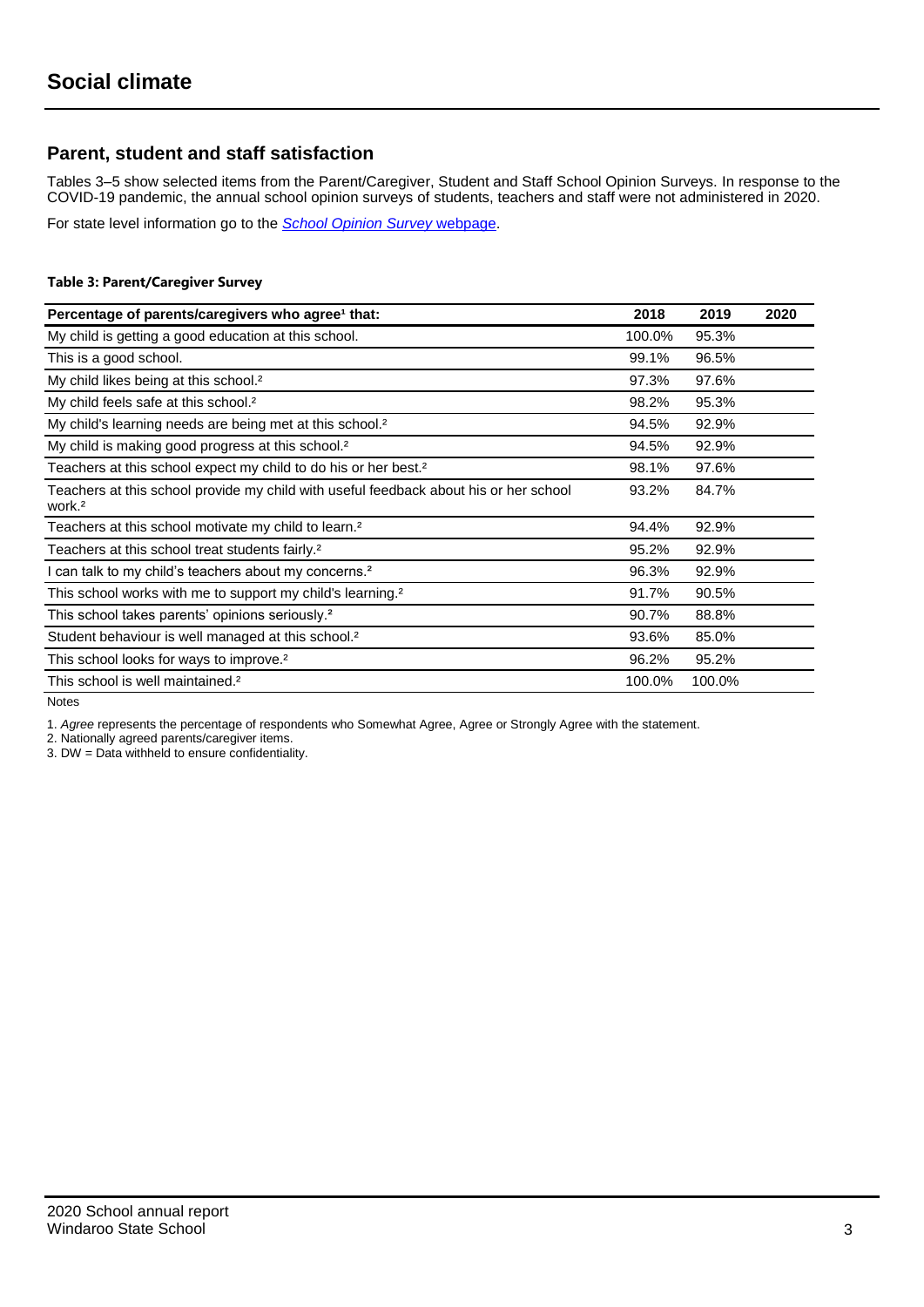#### **Table 4: Student Survey**

| Percentage of students who agree <sup>1</sup> that:                            | 2018   | 2019   | 2020 |
|--------------------------------------------------------------------------------|--------|--------|------|
| am getting a good education at my school.                                      | 96.6%  | 97.5%  |      |
| I like being at my school. <sup>2</sup>                                        | 93.3%  | 97.5%  |      |
| I feel safe at my school. <sup>2</sup>                                         | 95.0%  | 95.8%  |      |
| My teachers motivate me to learn. <sup>2</sup>                                 | 95.8%  | 95.8%  |      |
| My teachers expect me to do my best. <sup>2</sup>                              | 100.0% | 98.3%  |      |
| My teachers provide me with useful feedback about my school work. <sup>2</sup> | 98.3%  | 95.8%  |      |
| Teachers at my school treat students fairly. <sup>2</sup>                      | 89.0%  | 90.8%  |      |
| can talk to my teachers about my concerns. <sup>2</sup>                        | 87.4%  | 90.7%  |      |
| My school takes students' opinions seriously. <sup>2</sup>                     | 97.5%  | 97.5%  |      |
| Student behaviour is well managed at my school. <sup>2</sup>                   | 80.7%  | 85.5%  |      |
| My school looks for ways to improve. <sup>2</sup>                              | 99.2%  | 98.3%  |      |
| My school is well maintained. <sup>2</sup>                                     | 97.5%  | 97.5%  |      |
| My school gives me opportunities to do interesting things. <sup>2</sup>        | 100.0% | 100.0% |      |

Notes

1. *Agree* represents the percentage of respondents who Somewhat Agree, Agree or Strongly Agree with the statement.

2. Nationally agreed student items.

3. DW = Data withheld to ensure confidentiality.

#### **Table 5: Staff Survey**

| Percentage of staff who agree <sup>1</sup> that:                                                            | 2018   | 2019   | 2020 |
|-------------------------------------------------------------------------------------------------------------|--------|--------|------|
| I enjoy working at this school.                                                                             | 100.0% | 96.2%  |      |
| I feel this school is a safe place in which to work.                                                        | 97.4%  | 97.4%  |      |
| I receive useful feedback about my work at this school.                                                     | 94.9%  | 89.7%  |      |
| I feel confident embedding Aboriginal and Torres Strait Islander perspectives across the<br>learning areas. | 86.3%  | 83.3%  |      |
| Students are treated fairly at this school.                                                                 | 100.0% | 100.0% |      |
| Student behaviour is well managed at this school.                                                           | 93.6%  | 91.0%  |      |
| Staff are well supported at this school.                                                                    | 98.7%  | 89.7%  |      |
| This school takes staff opinions seriously.                                                                 | 98.7%  | 90.8%  |      |
| This school looks for ways to improve.                                                                      | 100.0% | 97.4%  |      |
| This school is well maintained.                                                                             | 98.7%  | 97.4%  |      |
| This school gives me opportunities to do interesting things.                                                | 92.2%  | 90.9%  |      |

Notes

1. *Agree* represents the percentage of respondents who Somewhat Agree, Agree or Strongly Agree with the statement.

2. DW = Data withheld to ensure confidentiality.

## **Description of how this school manages non-attendance**

Queensland state schools manage non-attendance in line with the Queensland Department of Education procedures: *[Managing Student Absences and Enforcing Enrolment and Attendance at State Schools](https://ppr.qed.qld.gov.au/pp/managing-student-absences-and-enforcing-enrolment-and-attendance-at-state-schools-procedure)*; and *[Roll Marking in State Schools,](https://ppr.qed.qld.gov.au/pp/roll-marking-in-state-schools-procedure)* which outline processes for managing and recording student attendance and absenteeism.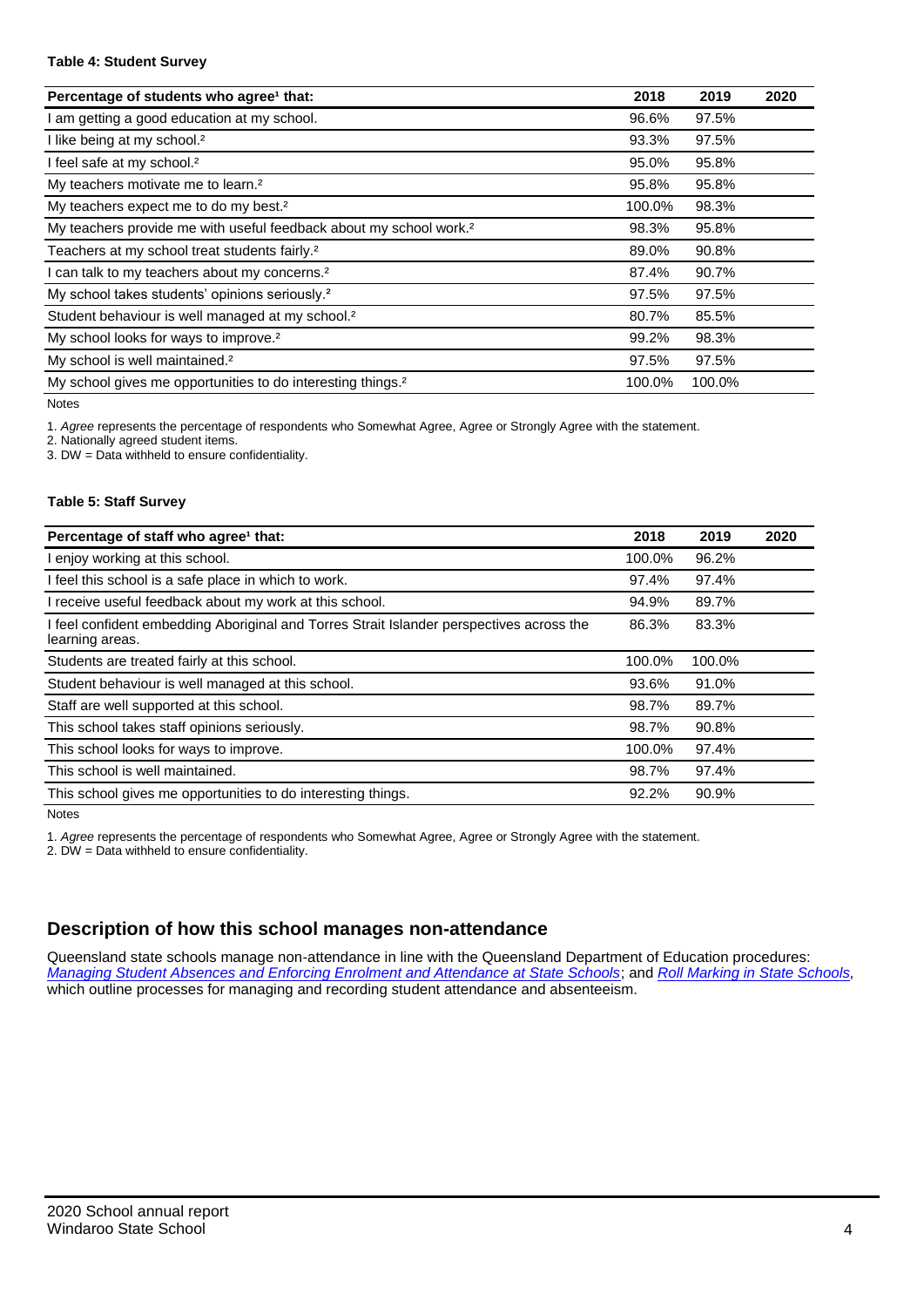## **School disciplinary absences**

#### **Table 6: Count of school disciplinary absences at this school**

| Type of school disciplinary absence | 2018 | 2019 | 2020 |
|-------------------------------------|------|------|------|
| <b>Short Suspension</b>             | 34   | 44   | 40   |
| Long Suspension                     | 0    |      |      |
| Exclusion                           | 0    |      |      |
| Total                               | 34   | 44   | 40   |

Notes

1. School disciplinary absence (SDA) data is a total of short suspensions (1–10 days), long suspensions (11–20 days), exclusions and cancellations. 2. The number of SDAs is not the number of students who received an SDA as one student may be suspended several times in a school year. Each time a student is suspended it is recorded as an additional SDA. The data does not reflect the outcomes of appeal decisions.

3. 2020 data was impacted by the COVID-19 health emergency. There were significantly fewer SDAs during the home-based learning period (the first five weeks of Term 2) compared to previous years.

# **School funding**

## **School income broken down by funding source**

School income, reported by financial year accounting cycle using standardised national methodologies and broken down by funding source is available via the *[My School](http://www.myschool.edu.au/)* website.

#### *How to access our income details*

- 1. Click on the *My School* link [http://www.myschool.edu.au/.](http://www.myschool.edu.au/)
- 2. Enter the school name or suburb of the school you wish to search.

| Search by school name or suburb | <b>School sector</b> | <b>School type</b> | <b>State</b> | ∽ |
|---------------------------------|----------------------|--------------------|--------------|---|
|                                 |                      |                    |              |   |

3. Click on *View School Profile* to access the school's profile.



4. Click on *Finances* and select the appropriate year to view school financial information.

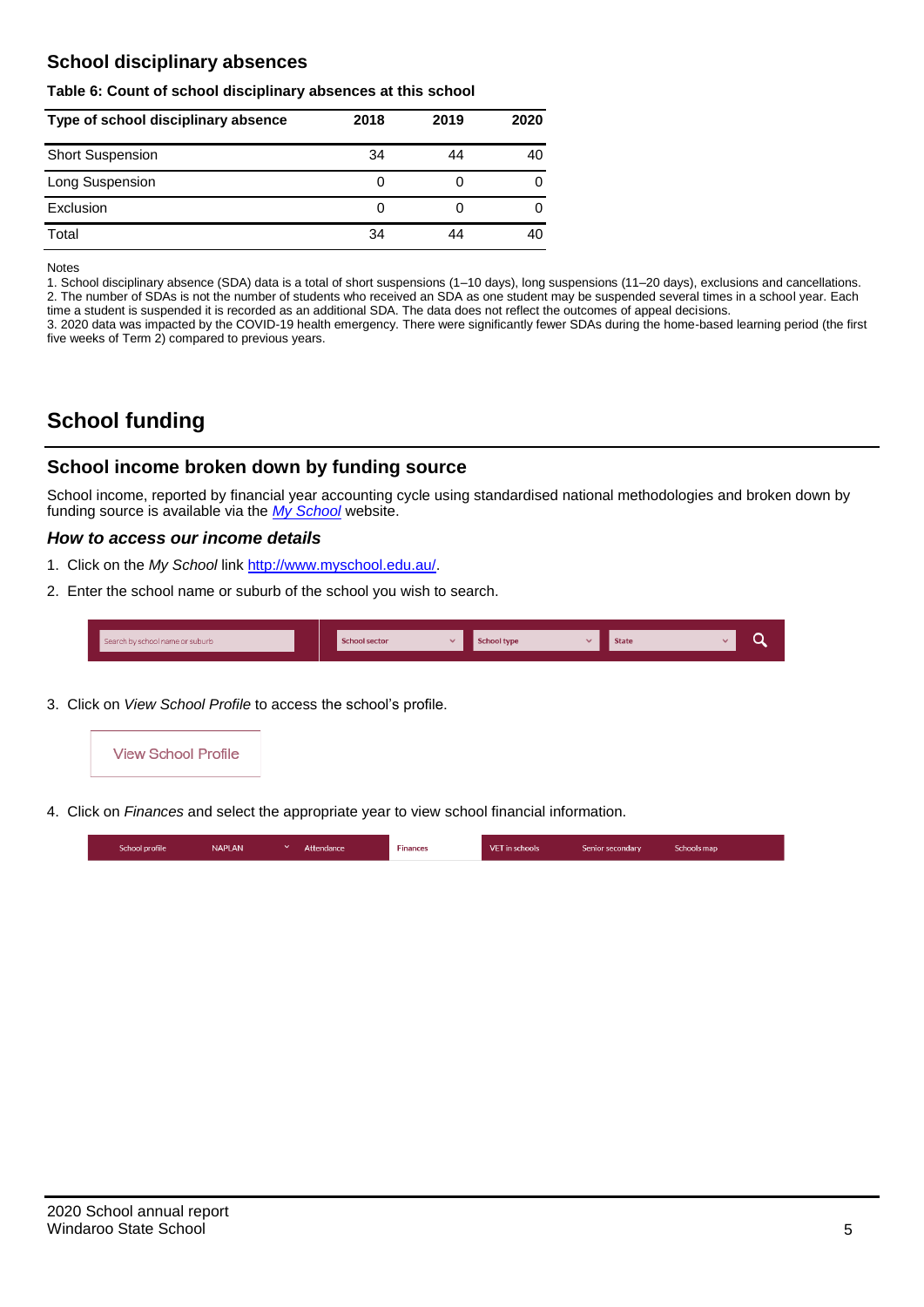# **Teacher standards and qualifications**

The *Teacher registration eligibility requirements: Policy* (p.1) states:

To be eligible for registration, a person must satisfy the Queensland College of Teachers (QCT) that they meet requirements regarding qualification and experience, or have otherwise met the requirements of the *Australian Professional Standards for Teachers* (APST). A person must also satisfy the QCT that they are suitable to teach and meet English language proficiency requirements. All these requirements are specified in the Act and the *Education (Queensland College of Teachers) Regulation 2005* (the Regulation).

The qualifications required for teacher registration are successful completion of either -

- (a) a four-year initial teacher education program including teacher education studies of at least one year (e.g. a Bachelor of Education, or a double Bachelor degree in Science and Teaching) or
- (b) a one-year graduate initial teacher education program following a degree (e.g. a one-year Graduate Diploma of Education (Secondary) after a three-year Bachelor degree) or
- (c) another course of teacher education that the QCT is reasonably satisfied is the equivalent of (a) or (b). These are considered on a case-by-case basis.

For more information, please refer to the following link:

• <https://www.qct.edu.au/registration/qualifications>

## **Workforce composition**

### **Staff composition, including Indigenous staff**

#### **Table 7: Workforce composition for this school**

|                    | <b>Teaching staff</b> |      | Non-teaching staff |      |      | Indigenous staff |      |      |      |
|--------------------|-----------------------|------|--------------------|------|------|------------------|------|------|------|
| <b>Description</b> | 2018                  | 2019 | 2020               | 2018 | 2019 | 2020             | 2018 | 2019 | 2020 |
| Headcount          | 69                    |      | 76                 | 38   | 40   | 39               | <5   | <5   |      |
| <b>FTF</b>         | 62                    | 65   | 66                 | 26   | 28   | 25               | <5   | ה>   |      |

Notes

1. Teaching staff includes school leaders.<br>2. Indigenous refers to Aboriginal and Tor

2. Indigenous refers to Aboriginal and Torres Strait Islander people of Australia.<br>3. FTE = full-time equivalent

 $FTE = full-time equivalent$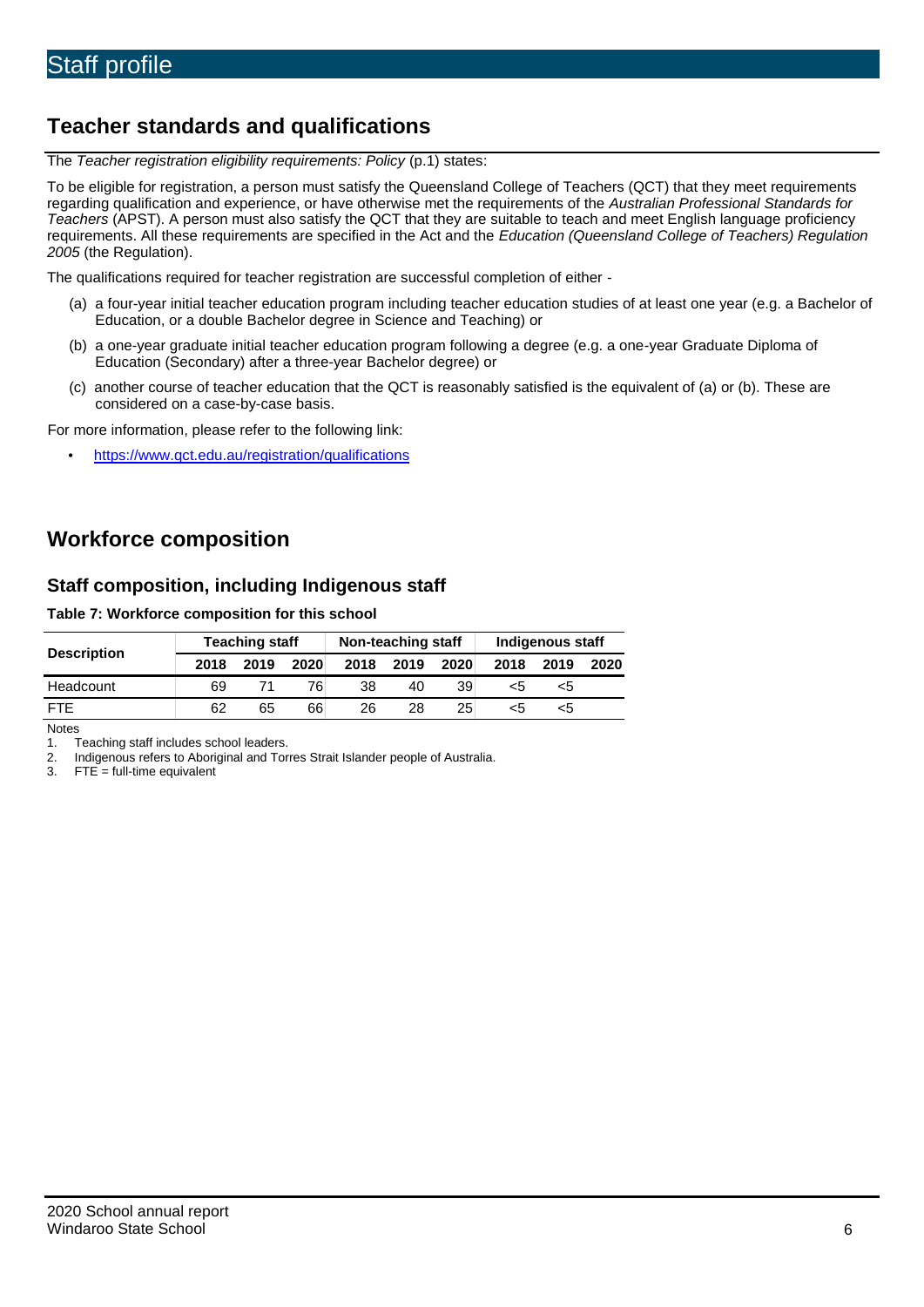# **Key student outcomes**

## **Student attendance**

Tables 8–9 show attendance rates at this school as percentages. In 2020, the COVID-19 health emergency affected student attendance in Queensland Government schools. Comparisons between 2020 and previous years' attendance data should not be made.

#### **Table 8: Overall student attendance at this school**

| <b>Description</b>                                  | 2018 | 2019 | 2020   |
|-----------------------------------------------------|------|------|--------|
| Overall attendance rate for students at this school | 92%  | 92%  | $90\%$ |

Notes<br>1. Th

The student attendance rate is based on Semester 1 each year and is generated by dividing the total of full-days and part-days that students

attended, and comparing this to the total of all possible days for students to attend, expressed as a percentage.

2. Full-time students only.

#### **Table 9: Student attendance rates for each year level at this school**

| <b>Year Level</b> | 2018 | 2019 | 2020 |
|-------------------|------|------|------|
| Prep Year         | 94%  | 92%  | 92%  |
| Year <sub>1</sub> | 93%  | 93%  | 89%  |
| Year 2            | 93%  | 93%  | 90%  |
| Year <sub>3</sub> | 92%  | 92%  | 91%  |
| Year 4            | 93%  | 91%  | 89%  |
| Year 5            | 91%  | 93%  | 89%  |
| Year <sub>6</sub> | 91%  | 91%  | 90%  |

Notes

1. The student attendance rate is based on Semester 1 each year and is generated by dividing the total of full-days and part-days that students attended, and comparing this to the total of all possible days for students to attend, expressed as a percentage.

2. Full-time students only.<br>3. DW = Data withheld to

 $DW = Data$  withheld to ensure confidentiality